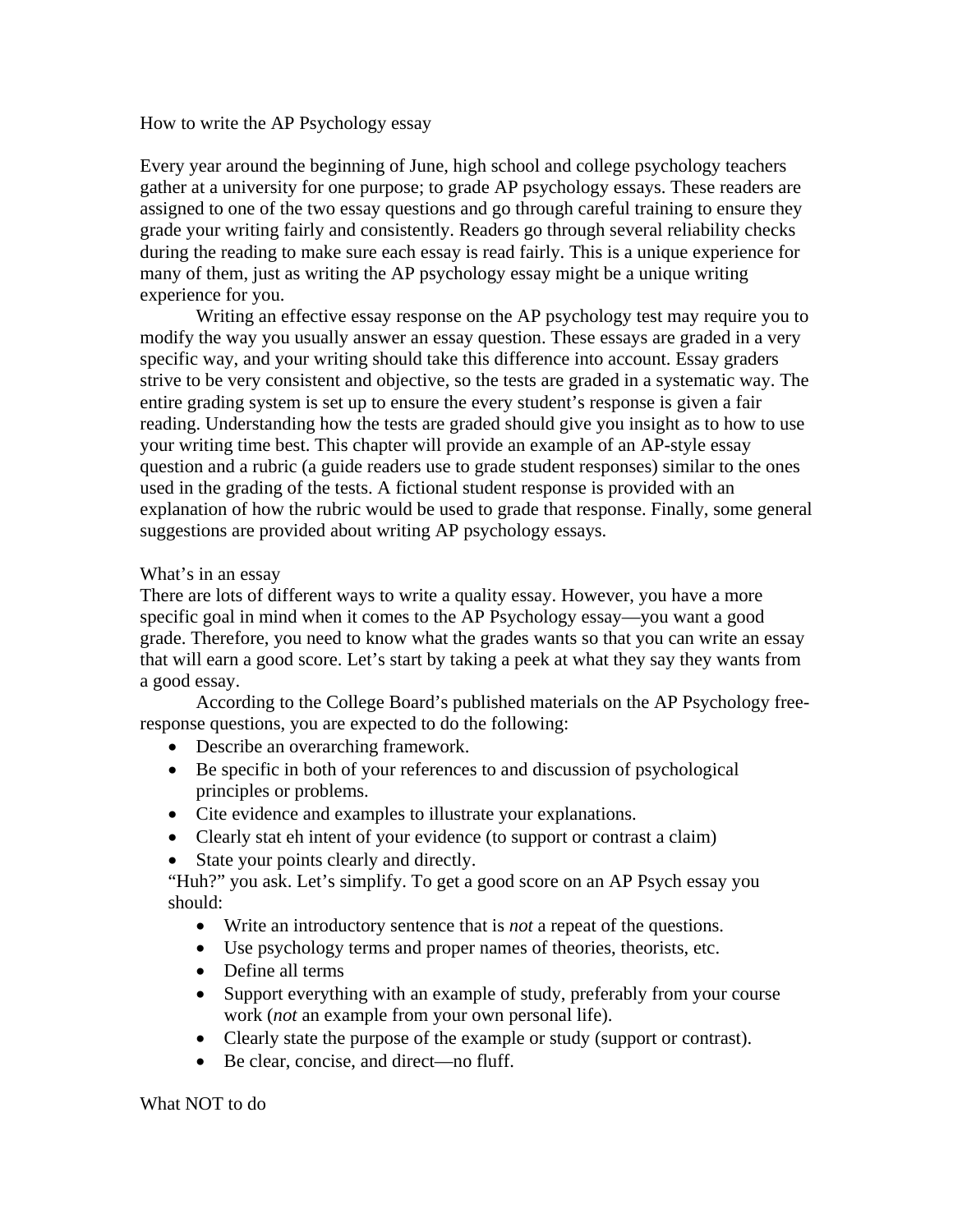In addition, there are a few no-nos that the College Board implies or states outright:

- Do not restate the question in your essay.
- Do not suggest anything that can be misconstrued as unethical.
- Do not write everything you know on the topic, stay focused on the question.
- Do not spend a lot of time writing your introduction and conclusion.
- Do not being writing until you have a clue of what you are going to write.

Beginning to get the picture? Although this may seem like a tall order, let us ease your mind a bit: each of your essays will receive approximately five minutes of the reader's time. What? All that work for a lousy five minutes? Yup. Check out how AP essays are scored.

## Sample Essay Question

Professor Reiman, a social psychology researcher, is interested in expanding on Solomon Asch's conformity research. Professor Reiman decides to place participants into a room with three conferderates who know about the experiment. In the room, the group is asked to compare the size of geometric figures. The participants are randomly assigned to one of two conditions. In the first group, the three confederates are introduced to the participant as introductory psychology students. In the second groupd, two of the confederates are introduced as introductory psychology students, but one is identified as a graduate student in perception research from a prestigious college. During the experiment in both conditions, the confederates all give the same wrong answers to some of the size comparison questions, Professor Reiman keeps track of how many times the participant conforms to the incorrect answer of the rest of the group. In this experiment:

- (A) Identify the independent variable, the dependant variable, the operational definition of the dependent variable, and at least one confounding variable control for the by the experiment design.
- (B) Explain the principal difference between Professor Reiman's study and Asch's orginial research about conformity.
- (C) Predict the level of conformity in the first group relative to the level of conformity in the second group based on your knowledge of Asch's research and social psychological principles. Identify what psychological principle you base your predictions on.

After reading the question, stop and think about what it is asking you. You are allowed to make notes on the question sheet, and many students find making a simple outline at this point and organizing their thoughts helpful. All essay questions imply a certain organization for your answer. Use this implied organization, do not ignore it. You might be tempted to create a unique organization for your answer. However, your reader is not giving you points based on organization, so the time you spend on this is wasted. In addition, if you answer a questions out of order, you increase the chances of the reader might misunderstand what you are trying to say. In this case, the format of the question indiciates you organize your essay into three main parts: A, B, and C. You do not need to label these parts A, B, and C. (In fact, make sure you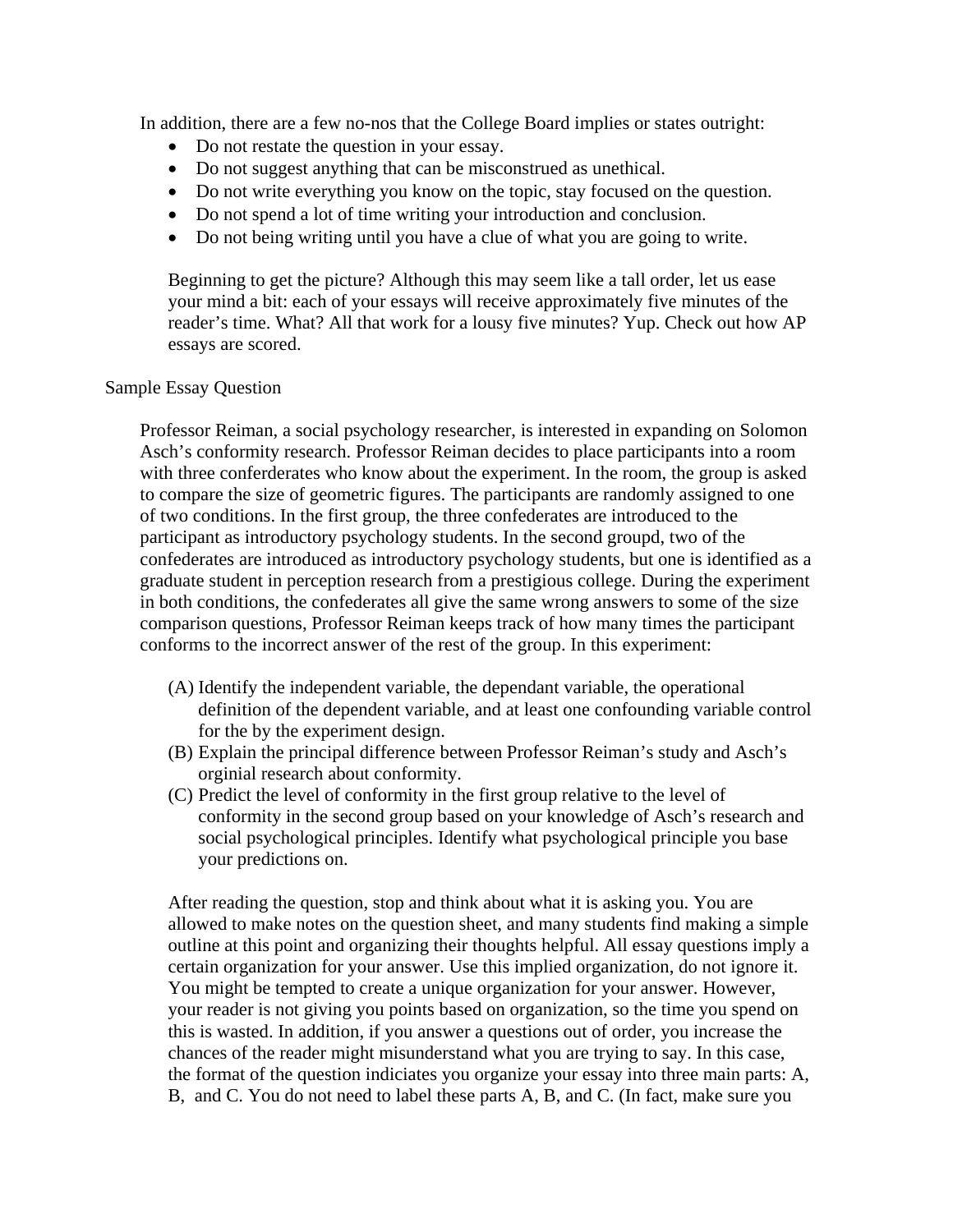do not just write your answer as an outline.) However, the question writer is giving you a hint about how bes to organize your response. Write your essay in this organization. In addition, notice the essay does NOT ask you to review Asch's studies on conformity in detail. For the last two parts of the question, having a basic knowledge of Asch's study would be helpful. However, you could write a detailed description of thisresearch and not answer this question directly. Do what is asked of you in an essay. Adding information the question does not ask for (even if it is accure information) is a waste of time and will not get you additional points. Do not spend time writing an introduction of conclusion for your essay, since grading rubrics do not give points for introductions and conclusions. You may want to write your answer to this questions before going on in this chapter to the scoring rubric for this questions. When you are ready, examine the following rubric for this essay question and notice how the points are scored:

Rubric for Sample Questions

This is an 8-point question. Four points are possible in part A, 1 point in part B, and 3 points in part C.

(A) Identify the independent variable, the dependent variable, the operational definition of the dependent variable, and at least one confounding variable controlled for by the experimental design.

Point 1- Independent variable- The essay should identify the different introductions of the confederates as the independent variable. In the first condition, all the confederates were introduced as psychology students. In the second condition, one of them was identified as a graduate student in perception. This was the only designed difference between the groups and is thus the variable the experimenter is trying to manipulate, the independent variable.

Point 2- Dependent variable- the student should identify conformity as the dependent variable. Professor Reiman manipulates the independent variable to see how it affects fonromity, the dependent variable.

Pointe 3-Operational definition- Professor Reiman operationally defines conformity as the participant agreeing with the wrong answers of the confederates. Do NOT award a point if the student identifies the operational definition as conformity. Conformity is the dependent variable.

Point 4-Confounding variable-the main element of the experimental design mentioned that would control for potential confounding variables is the random assignment. Randomly assigning participants to the two conditions would control for many possible subject-relevant confounding variables.

## B

Point 5- Difference- The main difference between Professor Reimans study and Asch's original is the inclusion of this particular independent variable. In one of the